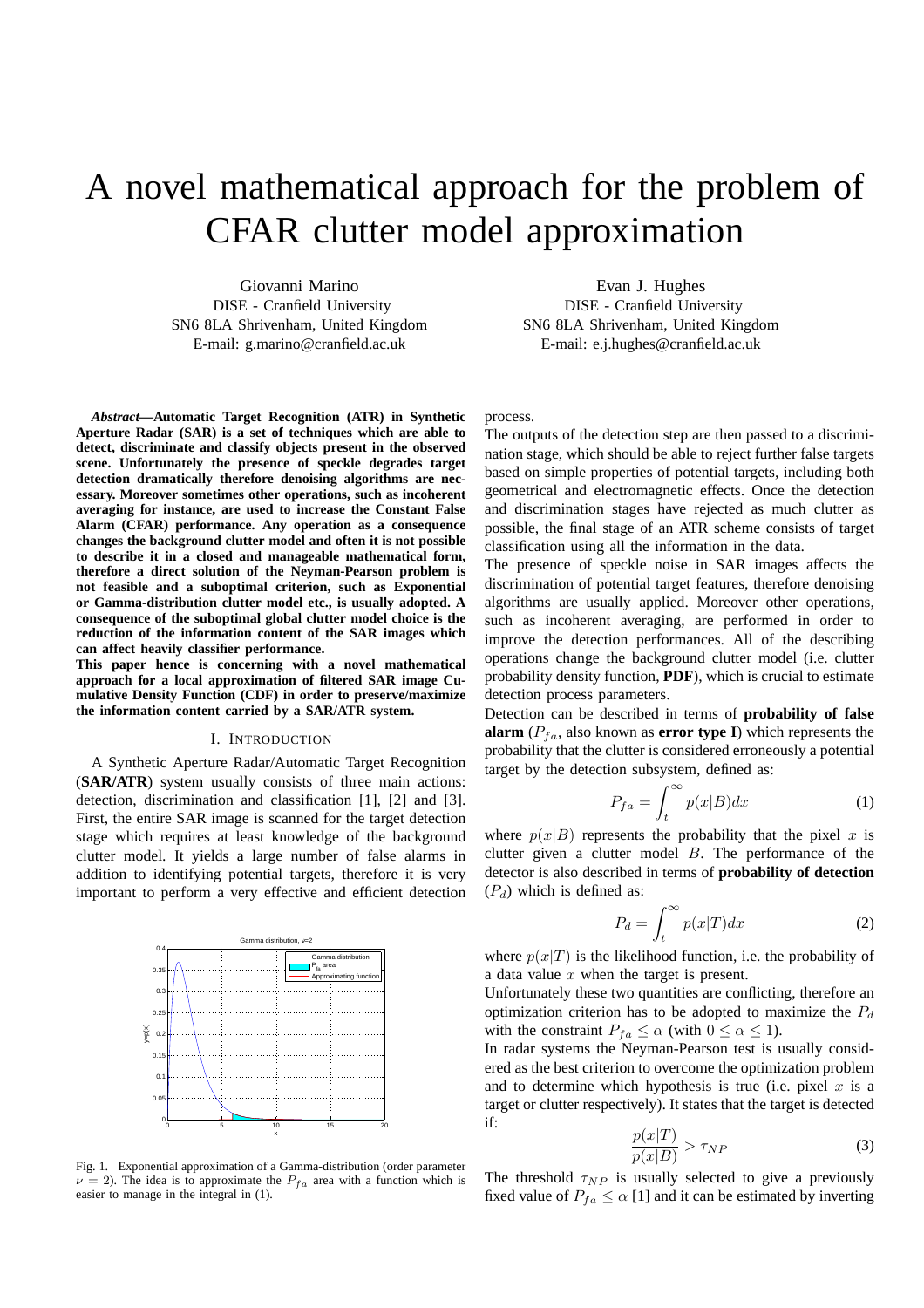| Windows size |        |        | MSE                 |         |         | $\epsilon_3$       | $\epsilon_4$       |
|--------------|--------|--------|---------------------|---------|---------|--------------------|--------------------|
| $2 \times 2$ | 4.2748 | 0.9370 | $1.4093$ $10^{-10}$ | 33.6260 | 45.7100 | $1.277710^{-4}$    | $1.2589$ $10^{-7}$ |
| $4 \times 4$ | 5.3647 | 1.4642 | $5.3014$ $10^{-11}$ | 20.0806 | 24.4402 | $1.6594$ $10^{-4}$ | $1.2589$ $10^{-7}$ |
| $5 \times 5$ | 5.2757 | 1.6121 | $1.5704$ $10^{-11}$ | 17.4959 | 20.9140 | $2.2762$ $10^{-4}$ | $1.5135$ $10^{-5}$ |

TABLE I

WEIBULL PARAMETERS APPROXIMATION:  $\epsilon_j$  ( $j=3,4$ ) ENSURES THAT AT THE THRESHOLD  $T_j$  THE APPROXIMATING CDF ACTS AS AN LOWER BOUND FOR THE APPROXIMATED CDF

(1) (i.e. fixing the value of  $P_{fa}$ , find the smallest value of  $t > 0$  that satisfies condition (1)), therefore the knowledge of the clutter model is crucial. Unfortunately in most cases a closed form for the filtered clutter model is not available thereby suboptimal solutions are adopted (e.g. Exponential or Gamma-distributed clutter model [1] [3]).

Fortunately for Detection problems a global clutter model is not necessary, but an approximation of the filtered clutter tails is sufficient because the  $P_{fa}$  represents numerically the underlying area of the clutter model tail.

In this paper a novel mathematical approach is introduced to approximate the data output from the denoising process. The idea, as depicted in Fig. 1, can be summarized as follows: the filled area underlying the global clutter model (i.e. Gamma density function with order parameter  $\nu = 2$  and scale parameter 1) has to be equal to the underlying area of the approximating function and the initial approximation point has to be equal for both the models. Note that the approximating function should be a function which allows us to compute the Neyman-Pearson threshold through (1) easily.

In section II the novel method is described. Simulations results are discussed in III, whereas the choice of algorithms parameters is analysed in IV. Finally the conclusions are reported in V.

## II. METHOD DESCRIPTION

Unfortunately SAR signal processing tends to change the statistics of the background clutter model (as depicted in Fig. 2) and in most cases the outcomes are not computationally feasible in a closed mathematical form. Skolnik in [1] introduces the classical Swerling model II, whereas Oliver in [3] suggests to use K-distribution clutter model and a Gamma approximation for large number of looks L (i.e. the number of radar antenna sub-apertures); Roy in [6] uses a K-distributed form of non-Gaussian clutter. Levanon in [5], Anatassopoulos in [7] however use a global Weibull background clutter model. A local approach of approximating clutter can be more efficient than the classical approach of approximating the clutter distribution (i.e. assuming that outputs are Exponential or Gamma-distributed for instance). A local approach can be made even easier if Cumulative Density Functions (**CDF**s) are considered. CDFs indeed can be mathematically more manageable than Probability Density Functions (**PDF**s). Hence, our problem can be summarized as follows: *'Finding a function which approximates the filtered outputs CDF so that the approximating CDF value corresponding to the threshold is a lower bound for the value of the approximated CDF'*.



Fig. 2. Probability density functions of outcomes from despeckling and incoherent averaging filters. The simulated data are comapred with a global clutter model: Gamma distribution  $\nu = 8$  and scale parameter  $b = 1$ .

Let  $(x_0, y_0)$  and  $(x_1, y_1)$  be two points of the CDF which is to approximate and consider, for example, the Weibull CDF:

$$
P_{fa} = 1 - \Pr(\mathbf{x} \le x) = 1 - (1 - e^{-(\frac{x}{\lambda})^k}) = e^{-(\frac{x}{\lambda})^k} \tag{4}
$$

where k is the scale parameter and  $\lambda$  is the shape parameter of Weibull clutter model.

The approximating CDF can be computed by solving:

$$
\begin{cases}\n\left(\frac{x_0}{\lambda}\right)^k = -\ln(1 - y_0) \\
\left(\frac{x_1}{\lambda}\right)^k = -\ln(1 - y_1)\n\end{cases}
$$
\n(5)

which determines the values of Weibull parameters  $k > 0$ (scale) and  $\lambda > 0$  (shape).

As for the choice of the parameters of (5), they will be discussed in the next sections.

# III. RESULTS

A set of 1000, 100 by 100 pixels, SAR images have been simulated with a clutter model defined by a K-distribution as follows:

$$
P(I) = \frac{2}{\Gamma(L)\Gamma(\nu)} \left(\frac{L\nu}{\langle I\rangle}\right)^{(L+\nu)/2}
$$

$$
\times I^{(L+\nu-2)/2} K_{\nu-L} \left[2\left(\frac{\nu L I}{\langle I\rangle}\right)^{1/2}\right]
$$
(6)

where  $L = 1$  is the number of images averaged (number of looks)  $\nu = 8$  is the order parameter,  $\langle I \rangle = 8$  image intensity mean value,  $\Gamma(\cdot)$  is the Gamma Function, K is the modified Bessel Function of second kind. As for the despeckling algorithm, Beltrami flow [22] (single iteration and window size 5 by 5) has been adopted. The despeckled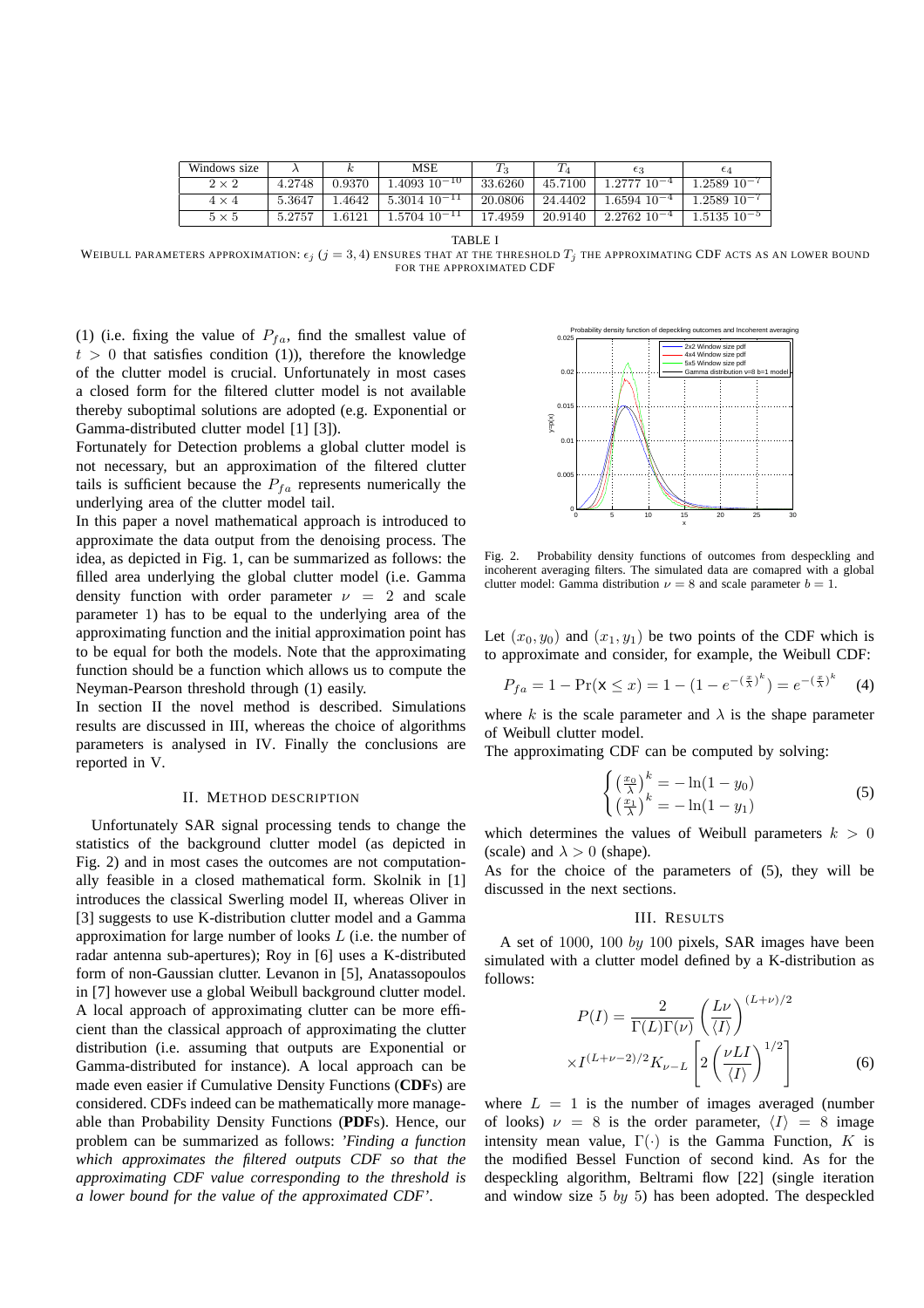

Fig. 3. Example of approximation globally (MSE= 0.0057): The Weibull model (obtained by a filtered images set which has been incoherently averaged with non-overlapped 2 by 2 pixels window) with parameters  $\lambda = 3.5370$  $k = 0.8677$  (initial point  $x_0 = 32$ ) respectively and the processed images CDF.



Fig. 4. Example of approximation locally (MSE≈ 10−12): The Weibull model (obtained by a filtered images set which has been incoherently averaged with non-overlapped 2 by 2 pixels window) with parameters  $\lambda = 3.5370$  $k = 0.8677$  (initial point  $x_0 = 32$ ) respectively and the processed images CDF.

images have been then averaged over non-overlapped 2 by 2, 4 by 4 and 5 by 5 pixels windows. Finally the CDFs have been computed.

The computed CDF have been approximated by using (5) with

| Windows size | $T_3$   | $T_3$ (est.) |
|--------------|---------|--------------|
| $2 \times 2$ | 32.8833 | 33.6260      |
| $4 \times 4$ | 19.6820 | 20.0806      |
| $5 \times 5$ | 17.1617 | 17.4959      |

TABLE II COMPARISON THRESHOLDS: THE ACTUAL THRESHOLD IS COMPARED WITH THE ESTIMATED ONE FOR  $P_{fa} = 10^{-3}$  BY USING THE LOCAL  $MODEL(5)$ 

following parameters:  $x_0 = 15$  ( $y_0 = CDF(x_0)$ ), whereas  $x_1$  is the first value of the approximated CDF such that  $|CDF(x_1) - 1| \leq 10^{-4}$   $(y_1 = CDF(x_1)).$ 

An example is depicted in Fig. 3 and Fig. 4, which represent the same solution seen globally and locally respectively.

The simulations are performed in order to compute the threshold for  $P_{fa}$  equal to  $10^{-3}$  and  $10^{-4}$ .

The parameters of approximating CDF are reported in Table

| Windows size | $T_A$   | $T_4$ (est.) |
|--------------|---------|--------------|
| $2 \times 2$ | 45.7246 | 45.7100      |
| $4 \times 4$ | 24.4524 | 24.4402      |
| $5 \times 5$ | 20.8721 | 20.9140      |

TABLE III COMPARISON THRESHOLDS: THE ACTUAL THRESHOLD IS COMPARED WITH THE ESTIMATED ONE FOR  $P_{fa} = 10^{-4}$  BY USING THE LOCAL MODEL (5)

I:  $\lambda$  and k are the parameters estimated through (5), whereas the Mean Squared Error (**MSE**) between the approximating CDF and the approximated one is computed from the initial point of approximation.  $T_3$  and  $T_4$  however are the thresholds computed (for  $P_{fa}$  equal to  $10^{-3}$  and  $10^{-4}$  respectively) by using the complementary of (4):

$$
T_s = \lambda \left[ -\ln P_{fa} \right]^{\frac{1}{k}} \tag{7}
$$

As reported in Table II and Table III the thresholds are better estimated for small values of the  $P_{fa}$ .

The values of thresholds have been also tested by considering the frequency (i.e. the percentage of pixels) of filtered and averaged images pixels, as previously described, which exceed them (No. of samples:  $2 \times 2 \times 2 \times 5 \cdot 10^6$ ,  $4 \times 4 \times 6 \times 25 \cdot 10^5$  and  $5 \times 5.4 \cdot 10^5$  respectively). As reported in Table IV, the value of the thresholds produces values of error type I smaller than original  $P_{fa}$  ( $P_{T_3}$  and  $P_{T_4}$  represent the probability of clutter pixels which exceed the thresholds  $T_3$  and  $T_4$  respectively).

The local approximated clutter model has been compared

| Windows size | $D_{T_2}$        | $P_{T_A}$         |
|--------------|------------------|-------------------|
| $2 \times 2$ | $\approx 10$     | $\approx 10$      |
| 4 × 4        | $\approx 10^{-}$ | $\approx 10^{-5}$ |
| $5 \times 5$ | $\approx$ 10     | $\approx 10$      |

TABLE IV

ESTIMATED  $P_{fa}$  BY USING A LOCAL APPROXIMATED CLUTTER MODEL APPROACH

by two global clutter models: Exponential and Gamma clutter model ( $\nu = 8$  and scale parameter 1) respectively.

As for the Exponential clutter model [3], the threshold is computed by considering:

$$
T_s = -\sigma_c \ln P_{fa} \tag{8}
$$

where  $\sigma_c$  is the mean power of the clutter. The estimated thresholds are reported in Table V.

As for the Gamma-distribution clutter model [16], the thresholds are computed by inverting numerically the following formula:

$$
P_{fa} = \sum_{i=0}^{\nu-1} \frac{\left(\frac{x}{\theta}\right)^i}{i!} e^{\left(-\frac{x}{\theta}\right)} \tag{9}
$$

where  $\nu = 8$  and  $\theta = 1$  the order parameter and scale parameter of the Gamma-distribution respectively. As a consequence the threshold assume values:  $T_3 = 19.2104, T_4 = 20.1830$